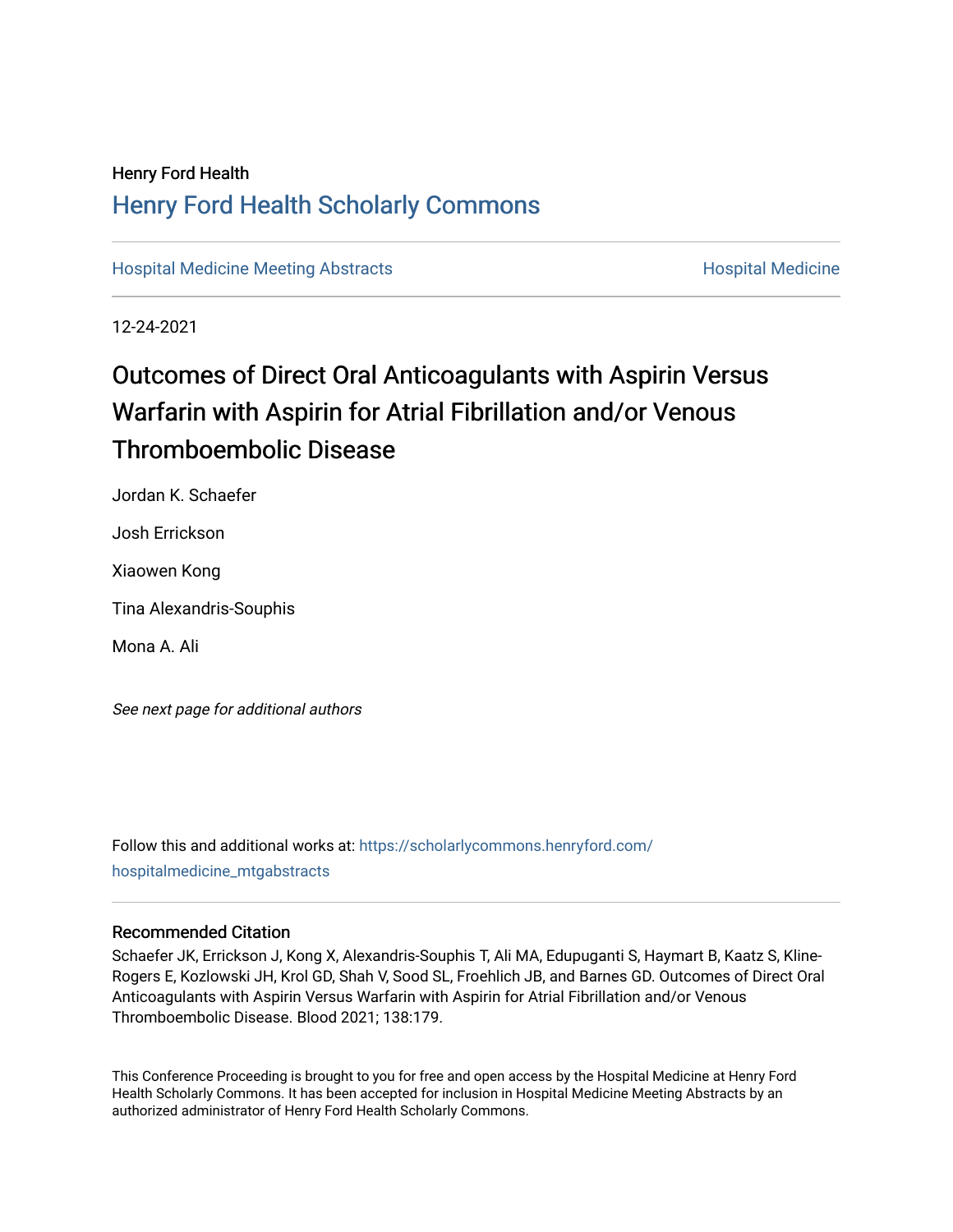### Authors

Jordan K. Schaefer, Josh Errickson, Xiaowen Kong, Tina Alexandris-Souphis, Mona A. Ali, Subhash Edupuganti, Brian Haymart, Scott Kaatz, Eva Kline-Rogers, Jay H. Kozlowski, Gregory D. Krol, Vinay Shah, Suman L. Sood, James B. Froehlich, and Geoffrey D. Barnes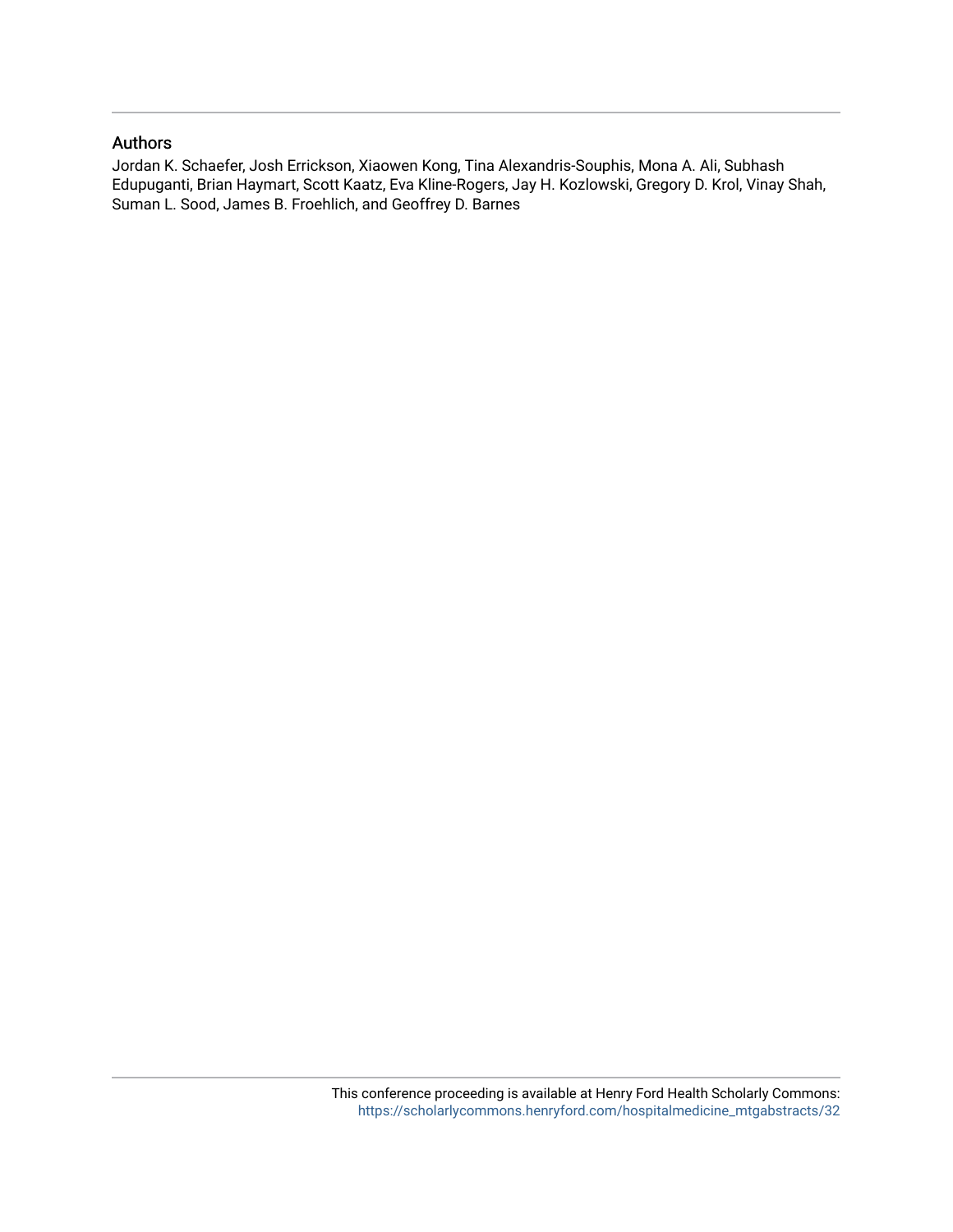



[Blood 138 \(2021\) 179–181](https://doi.org/10.1182/blood-2021-146294)

63rd ASH Annual Meeting Abstracts

### ORAL ABSTRACTS

### 904.OUTCOMES RESEARCH-NON-MALIGNANT CONDITIONS

#### Outcomes of Direct Oral Anticoagulants with Aspirin Versus Warfarin with Aspirin for Atrial Fibrillation and/or Venous Thromboembolic Disease

Jordan K Schaefer <sup>1</sup>, Josh Errickson<sup>2</sup>, Xiaowen Kong<sup>3</sup>, Tina Alexandris-Souphis<sup>3</sup>, Mona A Ali<sup>4</sup>, Subhash Edupuganti<sup>5</sup>, Brian Haymart<sup>3</sup>, Scott Kaatz<sup>6</sup>, Eva Kline-Rogers<sup>3</sup>, Jay H Kozlowski<sup>7</sup>, Gregory D Krol<sup>8</sup>, Vinay Shah<sup>8</sup>, Suman L Sood<sup>1</sup>, James B Froehlich $^3$ , Geoffrey D Barnes $^3$ 

<sup>1</sup>Division of Hematology/Oncology, Department of Internal Medicine, University of Michigan, Ann Arbor, MI

<sup>2</sup> Consulting for Statistics, Computing and Analytics Research, University of Michigan, Ann Arbor, MI

<sup>3</sup>Division of Cardiovascular Medicine, Department of Internal Medicine, University of Michigan, Ann Arbor, MI

<sup>4</sup>Department of Heart and Vascular Services, Beaumont Hospital, Royal Oak, MI

<sup>5</sup> Department of Internal Medicine, University of Michigan, Ann Arbor

<sup>6</sup>Division of Hospital Medicine, Henry Ford Hospital, Detroit, MI

<sup>7</sup>Department of Cardiovascular Medicine, Huron Valley Sinai Hospital, Commerce Township, MI

<sup>8</sup>Department of Internal Medicine, Henry Ford Hospital, Detroit, MI

This icon denotes a clinically relevant abstract

Abstract  $\sqrt[6]{x}$ 

### Introduction

The direct oral anticoagulants (DOACs) including apixaban, dabigatran, edoxaban, and rivaroxaban are increasingly utilized for the management of venous thromboembolic disease (VTE) and/or non-valvular atrial fibrillation (NVAF). Adding aspirin (ASA) to warfarin or DOAC therapy increases bleeding risk. Patients on combination therapy with ASA and an anticoagulant were not well represented in clinical trials comparing DOACs to warfarin. We sought to compare bleeding and thrombotic outcomes with DOACs and ASA compared to warfarin and ASA in a non-trial setting. Methods

We conducted a retrospective registry-based cohort study of adults on DOAC or warfarin therapy for VTE and/or NVAF. Warfarin treated patients were followed by six anticoagulation clinics. Four out of the six clinics contributed data on their patients that were on DOACs in the Michigan Anticoagulation Quality Improvement Initiative (MAQI <sup>2</sup>) from January 2009 to June 2021. Patients were excluded if they had a history of heart valve replacement, recent myocardial infarction, or less than 3 months of follow-up. Two propensity matched cohorts (warfarin+ASA vs DOAC+ASA) of patients were analyzed based on ASA use at the time of study enrollment. The primary outcome was any new bleeding event. Secondary outcomes included new episodes of arterial or venous thrombosis, bleeding event type (major, fatal, life threatening, central nervous system, and non-major bleeding), emergency room visits, hospitalizations, transfusions, and death. Random chart audits were done to confirm the accuracy of the abstracted data. Event rates were compared using Poisson regression. Results

We identified a total of 1,139 patients on DOACs plus ASA and 4,422 patients on warfarin plus ASA. After propensity matching, we compared two groups of 1,114 matched patients. DOAC treated patients were predominately on apixaban (62.3%) and rivaroxaban (30.4%), most often at therapeutic doses (Table 1). Patients were largely (90.5%) on low dose ASA (≤ 100 mg). Patient demographics, co-morbidities, indication for anticoagulation, history of bleeding or clotting, medications, and duration of follow-up were well-balanced after matching. Patients were followed for a median of 11.7 months (interquartile range 4.4 and 34 months). Patients treated with DOAC+ASA had 2.4 thrombotic events per 100 patient years compared to 2.2 thrombotic events per 100 patient years with warfarin+ASA ( $P=0.78$ ). There were no significant differences observed be-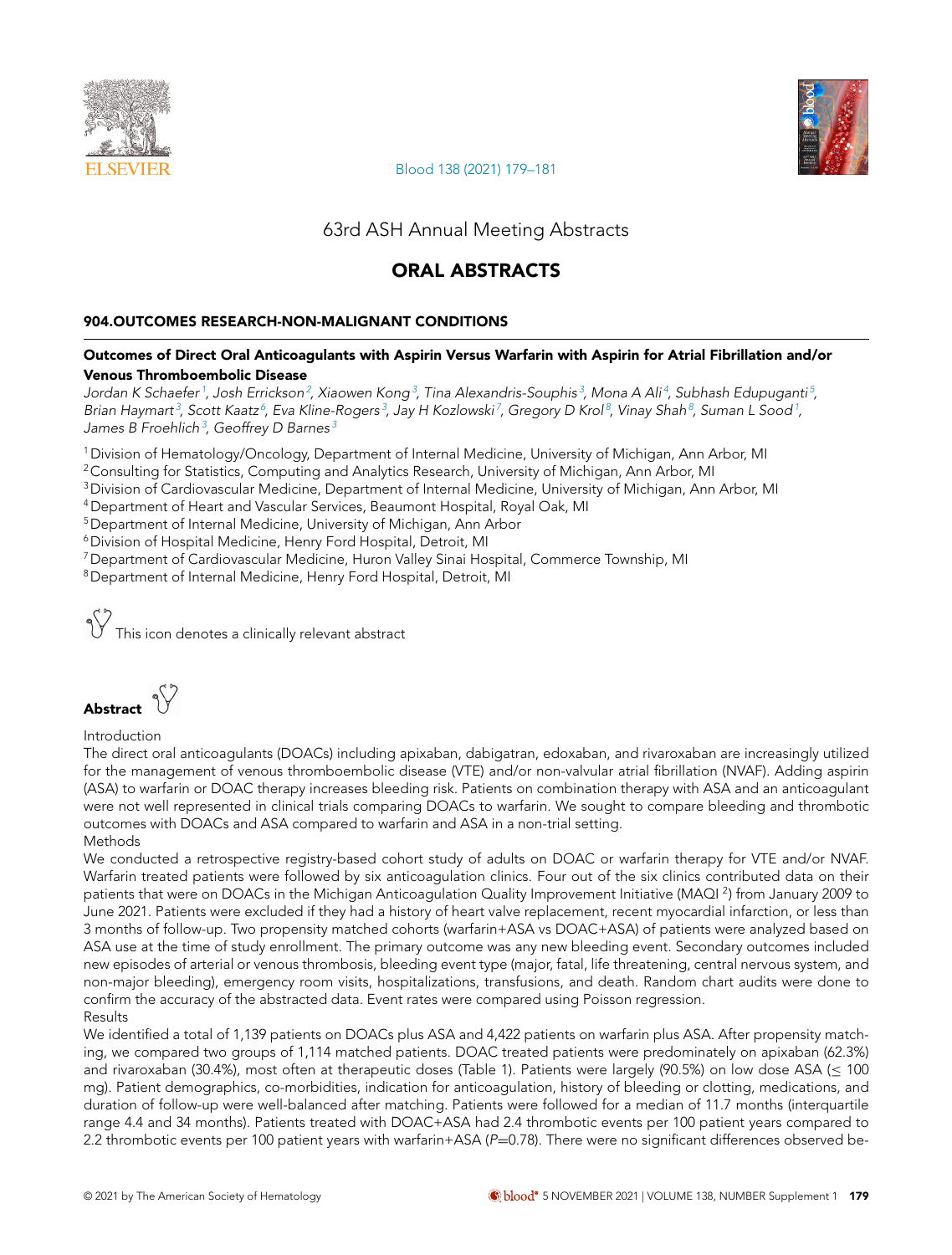#### **ORAL ABSTRACTS** Session 904

tween groups by thrombotic subtype (stroke, transient ischemic attack, pulmonary embolism, deep vein thrombosis, table 1). Bleeding was also similar with 30.1 bleeding events per 100 patient years with DOAC+ASA compared to 27.8 bleeds per 100 patient years with warfarin+ASA (P=0.24). There were no significant differences by bleeding subtype (table 1). Hospitalizations for clotting occurred less frequently with DOAC+ASA (0.9 hospitalizations per 100 patient years) compared to warfarin+ASA  $(1.7$  hospitalizations per 100 patient years,  $P=0.03$ ). Mortality, transfusions, and healthcare utilization were otherwise similar between the two groups.

Conclusions

For patients on a DOAC versus warfarin with ASA for atrial fibrillation and/or venous thromboembolic disease without a recent myocardial infarction or heart valve replacement, bleeding and thrombotic outcomes were similar.

Disclosures Kaatz: Gilead: Consultancy; CSL Behring: Consultancy; Novartis: Consultancy; Bristol Myer Squibb: Consultancy, Research Funding; Pfizer: Consultancy; Alexion: Consultancy; Janssen: Consultancy, Research Funding; Osmosis Research: Research Funding. Kline-Rogers: Janssen: Consultancy; American College of Physicians: Consultancy. Sood: Bayer: Consultancy. Froehlich: Merck: Consultancy; Janssen: Consultancy; Novartis: Consultancy; Boehringer-Ingelheim: Consultancy; Pfizer: Consultancy; Blue Cross Blue Shield of Michigan: Research Funding; Fibromuscular Disease Society of America: Research Funding. Barnes: National Certification Board of Anticoagulation Providers: Membership on an entity's Board of Directors or advisory committees; Janssen: Consultancy; Acelis: Consultancy; AMAG Pharmaceuticals: Consultancy; Connected Health: Consultancy; Blue Cross Blue Shield of Michigan: Research Funding; AC Forum: Membership on an entity's Board of Directors or advisory committees; Pfizer: Consultancy; Bristol-Myers Squibb: Consultancy.

<https://doi.org/10.1182/blood-2021-146294>